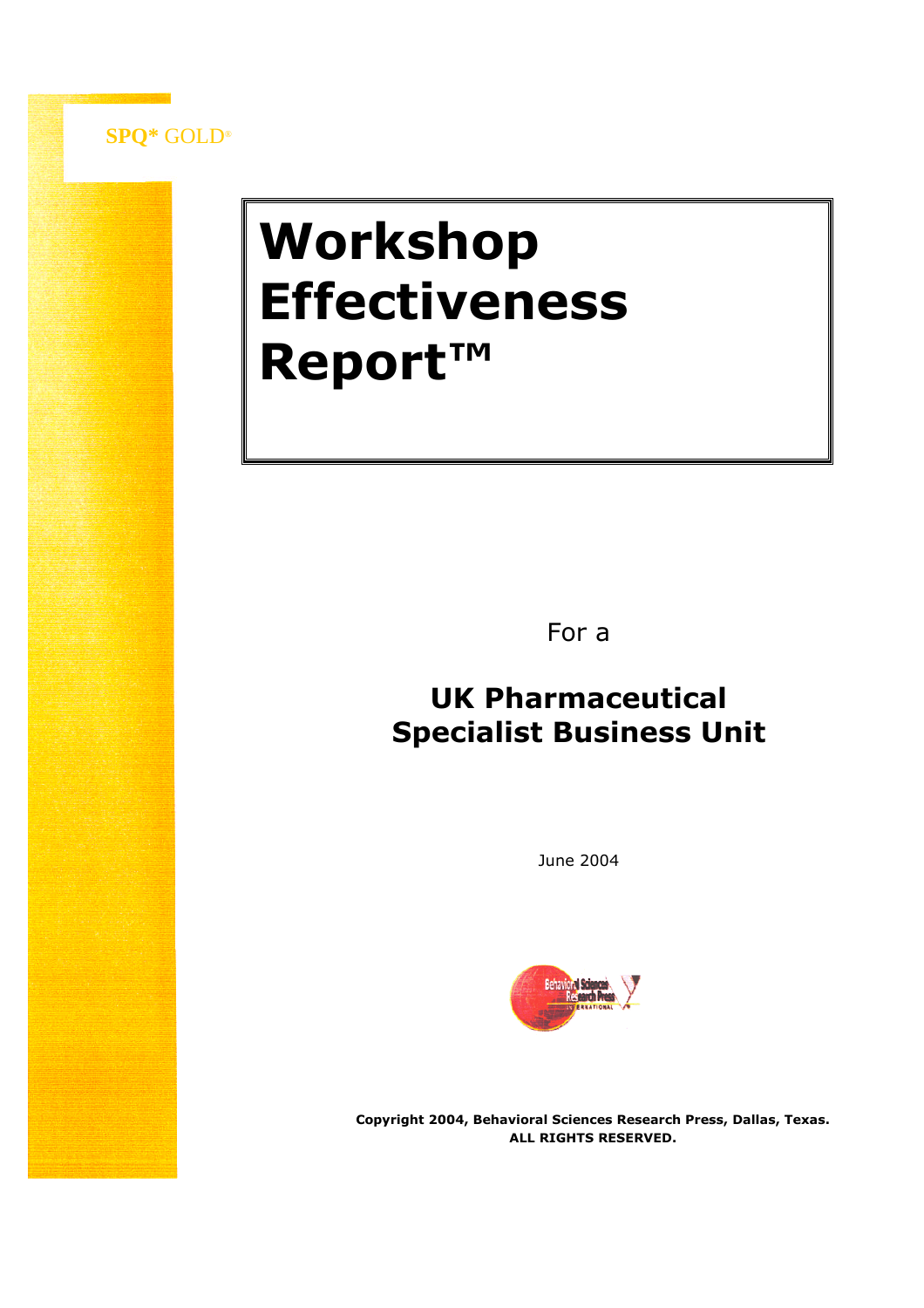**SPO\*GOLD® Workshop Effectiveness ReportTM** 

# **Evaluating the Effectiveness of Sales Call Reluctance Training For**

# **A UK Pharmaceutical Specialist Business Unit**

**Behavioral Sciences Research Press, Inc. (BSRP, Inc.)** 12803 Demetra Drive, Suite # 1 ()() Dallas, TX 75234

Phone: (972) 243-8543 Fax: (972) 243-6349 www.bsrpinc.com

CAUTION:

This report should be viewed as a "snapshot" of a particular sample of salespeople at a particular company within a specific time period. Findings contained in this report are solely applicable to this company. Readers are cautioned about generalizability and applicability to other situations and organizations. Behavioral Sciences Research Press is not responsible for misapplication or misinterpretation of the information contained in this report.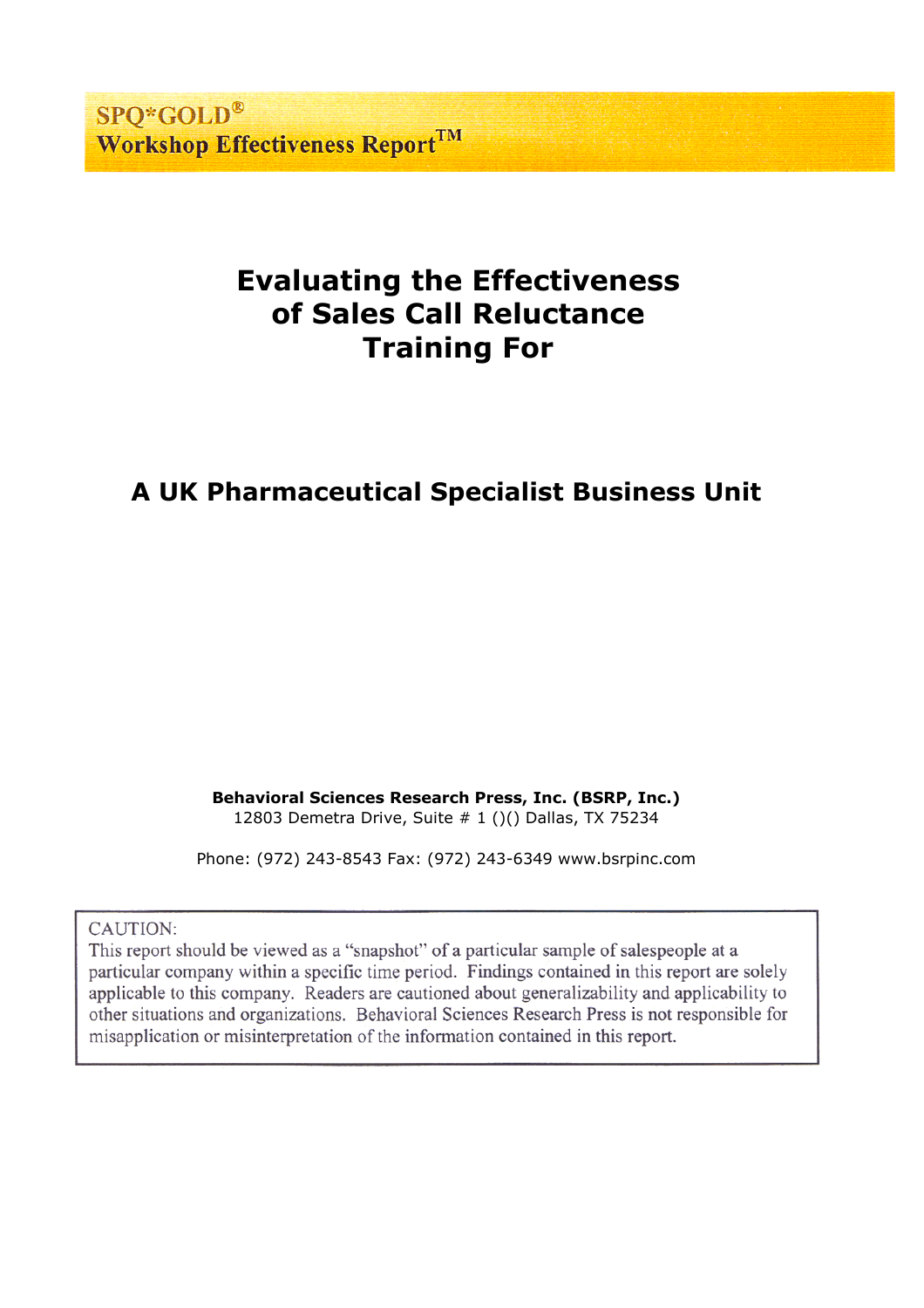## **Evaluating The Effectiveness Of Sales Call Reluctance Training In The Pharmaceutical Industry**

Sales call reluctance<sup>®</sup> is defined as the emotional turmoil associated with the inability salespeople have to initiate contact with perspective clients on a consistent basis. Fears, conflicts and hesitations associated with call reluctance can persist regardless of the product sold, industry setting, sales organization, level of competition or other market conditions. In the pharmaceutical industry, as well as other industries, call reluctance limits sales success by limiting the prospecting competencies of sales representatives, who are accountable for effectively initiating and maintaining product-advocating contact with prospective buyers (physicians and others targeted for product influence). Though the role and purpose of client contact can vary radically from industry-to-industry, contact initiation remains a core sales competency-yet one typically overlooked by sales training practitioners. Studies show that problems maintaining effective contact initiation is the most frequently cited reason for poor sales performance (Dudley & Goodson, 1999).

This study examines the sales performance of a sales team marketing (Drug A) cancer treatment medication for a pharmaceutical firm's specialist business unit in the United Kingdom. Productivity of the team has been inadequate for several years in comparison to their other sales teams in other countries.

To improve sales, a new Commercial Director was hired to work closely with the sales team. The director conducted an extensive evaluation, which indicated the sales team functioned primarily as a medical information group rather than a competent sales force. Therefore a consulting team, Remap, was hired to conduct specialized, rather than broadband, training to specifically elevate contact effectiveness. Procedurally, Remap focused on first identifying and then counteracting the impact of sales call reluctance on sales team effectiveness. Workshops were conducted in Apri1 2003, accompanied by follow-up consultation to consolidate and maintain training gains.

The purpose of this study was to evaluate sales productivity before and after the implementation of the call reluctance training model to determine if the intervention yielded a quantifiable improvement and specifically whether it resulted in a positive financial return on investment.

#### **Method**

Participants in this study consisted of a sales team, which marketed a cancer treatment drug. Product A group (N=7).

Study participants completed the Sales Preference Questionnaire (SPQ\*GOLD@), a limited purpose diagnostic, exclusively designed to measure the presence and severity of all twelve known forms of call reluctant attitudes and behaviours. Once this information was obtained, the sales team, participated in the Fear-Free Prospecting & Self-Promotion Workshop@, a highly specialized interventional protocol specifically designed to reduce sales call reluctance in salespeople and sales managers. Workshop attendance was accompanied by follow-up coaching during the months of April to June 2003. Sales revenue was analysed before April to establish an objective baseline, and after April to assess the relative effectiveness of the call reluctance training.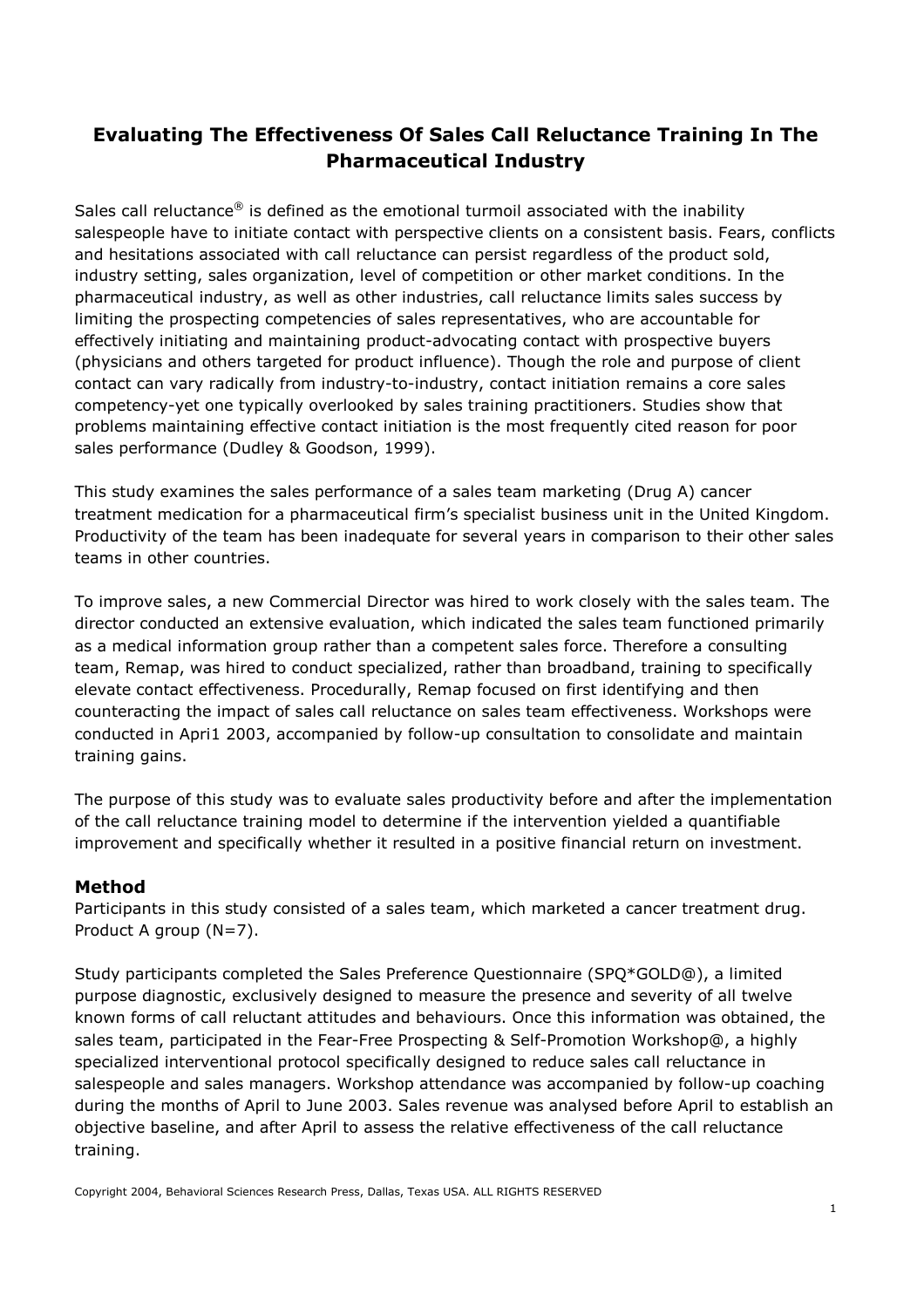Descriptive statistics for sales revenue were computed. Nonparametric statistical analyses were used due to small sample sizes. In particular, the Wilcoxon Signed-Rank test for paired comparisons was used to examine pre-post differences. The Wilcoxon test provides a robust estimate of the difference in median sales revenue before and after training based on a statistical ranking of the magnitude and direction of the paired differences (Weisstein, 2004). Since the Wilcoxon test presumes a continuous distribution that is symmetrical about the median (the 50th or middle percentile), a test of skewness was computed to verify the utility of this assumption.

The statistical significance of the results from the Wilcoxon test was analyzed using exact permutational tests, which are particularly suitable to small sample analysis (Mehta & Patel, 2002). An exact p-value (or test of statistical significance) is derived from a permutational distribution of all possible test statistics and thus provides an "exact" basis for determining the probability that results could have been obtained by chance alone. Results were further examined using a paired t-test analysis for differences in mean sales revenue.

In addition to determining whether there is a significant difference in post-training revenue, an analysis was also conducted to estimate the magnitude of that difference (or shift) using the Hodges-Lehmann procedure. This test serves as an extension to the Wilcoxon test by providing a point estimate and confidence level for the shift parameter (Mehta & Patel, 2002). An analysis of the return on investment was also computed as a practical measure of "effect size".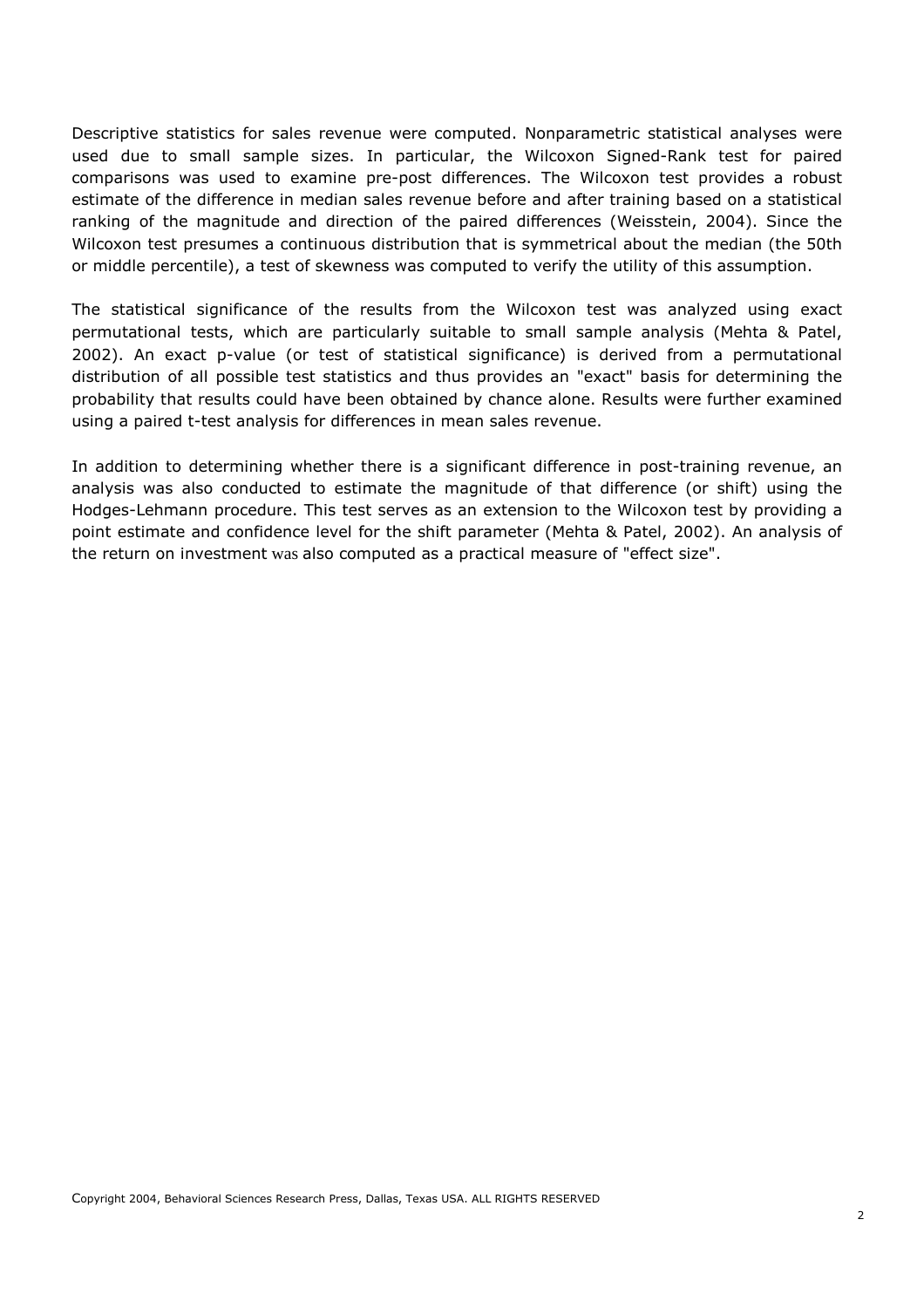## **Results: (Drug A) Product Group**

Data for the (Drug A) product group consisted of 11 months of sales revenue reported before and after training (May 2002 - March 2004) for the sales team. As previously stated, the month of April 2003 was excluded from analysis since it was a transitional month for conducting training and coaching. The average sales revenue before and after training is shown in Figure 2-1 and Table 2-1



**(Drug A) Product Group –Average Monthly Sales Revenue**

Figure 2-1 Comparison of Sales Revenue Before and After Call Reluctance Training

The results in Table 2-1 below indicate an average increase in sales revenue of £ **17,114** per month, which corresponds to a median increase of £23,626 per month.

#### **(Drug A) Product Group –Monthly Sales Revenue**

|                 | Mean   | Std. Dev | <b>Median</b><br>£64245 |  |
|-----------------|--------|----------|-------------------------|--|
| <b>BEFORE</b>   | £68220 | 21531    |                         |  |
| <b>AFTER</b>    | £85334 | 18806    | £87871                  |  |
| <b>Increase</b> | £17114 |          | £23626                  |  |

Table 2-1 Comparison of Sales Revenue Before and After Call Reluctance Training

The distribution of paired differences (before and after) in sales revenue is shown in Figure 2-2 below. According to the results, 6 out of 7 salespeople had an increase in sales revenue after training.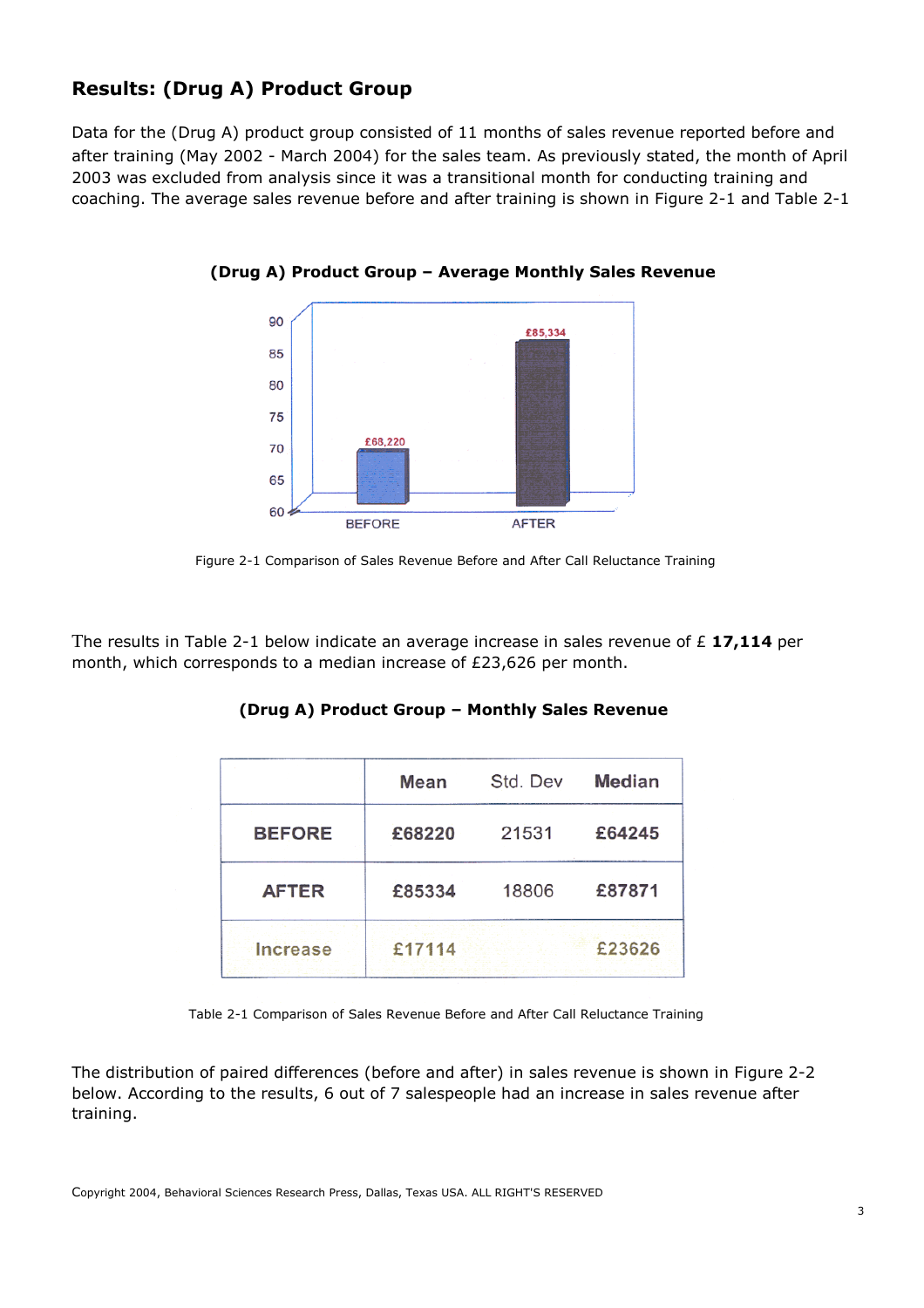(**Drug A) Product Group –Paired Differences in Sales Volume**



Figure 2-2 Individual Differences in Sales Revenue Before and After Call Reluctance Training

Further analysis indicated that this distribution was positively skewed. Therefore, a square-root transformation was used to produce greater symmetry about the median. (This transformation permitted further analyses using the Wilcoxon test and the Paired T -test.)

#### Analysis of Differences in Sales Revenue

Based on the results summarized in Table 2-2a (Wilcoxon test) there is a statistically significant difference in average sales revenue after training. Further analyses were run using a paired t-test, since the transformed variable of paired differences satisfied the parametric requirement (i.e., normally distributed). Both tests, shown in Table 2-28 and 2-2b, reached the same conclusion as indicated by p-values (0.008 and 0.002 respectively) below the .05 level and the high level of statistical power.<sup>5</sup> The power levels (97.9% and 99.3% respectively) combined with the relatively high (large) effect size (1.777) indicate that the difference in sales revenue is not likely due to chance alone ° These results indicate that sales call reluctance training had 8 positive effect on sales revenue.

----------------------------------------------------

5 P-values under .05 are indicative of non-chance occurrences or statistical differences.

°The effect size shown is a standardized (z-score) statistic where a value of .80 or more is interpreted as a high effect size (Murphy & Myors, 1998, p. II; Stevens, 1999, p. 124).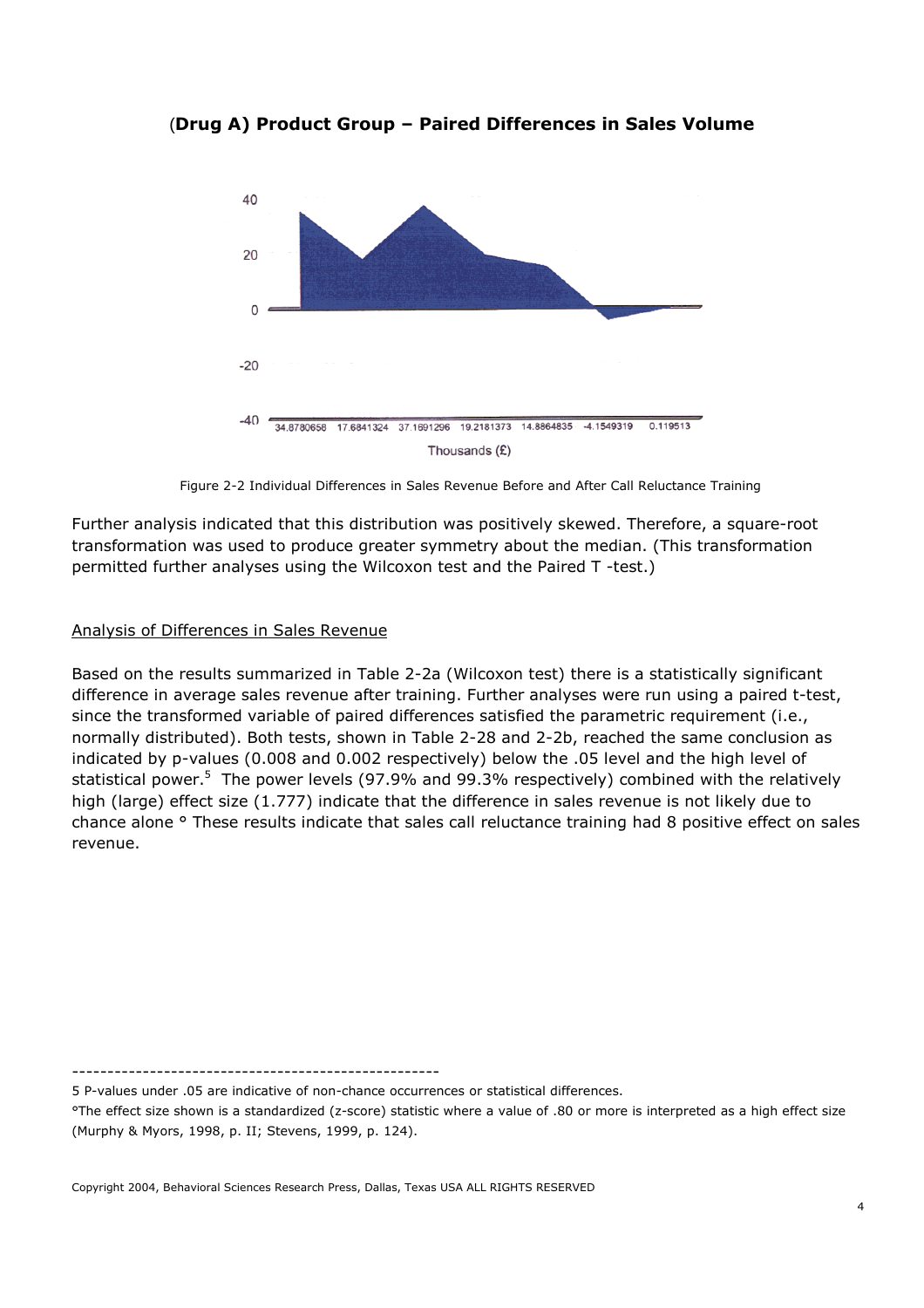## (Drug A) Product Group -- Median-based Analysis of Revenue Differences\*

| <b>Wilcoxon Signed Rank</b>                                                                                                                                                                                    |           |                 | <b>Hodges-Lehmann Estimates</b> |                                              |                                             | <b>Analytical Descriptives</b> |                |                       |
|----------------------------------------------------------------------------------------------------------------------------------------------------------------------------------------------------------------|-----------|-----------------|---------------------------------|----------------------------------------------|---------------------------------------------|--------------------------------|----------------|-----------------------|
| Median<br>Rank<br><b>Statistic</b><br>(W)                                                                                                                                                                      | Std. Dev. | Sum of<br>Ranks | Exact<br>p-value                | Point<br>Estimate of<br>Median<br>Difference | Exact $95%$<br>Confidence Interval<br>Lower | Upper                          | Power<br>Level | Effect<br><b>Size</b> |
| 14                                                                                                                                                                                                             | 5.92      | 28              | 0.008                           | 140.4                                        | 65                                          | 198                            | 0.979          | 1.777                 |
| * This table contains transformed statistics derived from paired differences in revenue. However, the p-value,<br>which indicates a significant difference in revenue, is the key statistic for consideration. |           |                 |                                 |                                              |                                             |                                |                |                       |

Table 2-2a Wilcoxon Signed Rank Test for Difference in Median Sales Revenue After Training

## (Drug A) Product Group -- Mean-based Analysis of Revenue Differences\*

| <b>Paired T-Test</b>                                                                                                                                                                                           |           |            |              |         | <b>Analytical Descriptives</b> |       |                |                       |
|----------------------------------------------------------------------------------------------------------------------------------------------------------------------------------------------------------------|-----------|------------|--------------|---------|--------------------------------|-------|----------------|-----------------------|
| Mean                                                                                                                                                                                                           | Std. Dev. | Std. Error | t-statistics | p-value | 95% Confidence<br>Interval     |       | Power<br>Level | Effect<br><b>Size</b> |
|                                                                                                                                                                                                                |           |            |              |         | Lower                          | Upper |                |                       |
| 129                                                                                                                                                                                                            | 72.62     | 27.45      | 4.7149       | 0.002   | 82                             | 189   | 0.993          | 1.777                 |
| * This table contains transformed statistics derived from paired differences in revenue. However, the p-value,<br>which indicates a significant difference in revenue, is the key statistic for consideration. |           |            |              |         |                                |       |                |                       |

Table 2-2b Paired T -Test for Difference in Mean Sales Revenue After Training

#### **Return on Investment**

According to the results, there was an increase of  $E$  1,317,805 in total sales revenue based on eleven months of data before and after training, as shown in Table 2-3.

| (Drug A) Product Group:<br><b>Increase in Sales Revenue</b> |  |  |  |  |
|-------------------------------------------------------------|--|--|--|--|
| Total Sales Revenue After Training<br>£6,570,747            |  |  |  |  |
| Total Sales Revenue <b>Before</b> Training £5,252,941       |  |  |  |  |
| <b>Increase in Sales Revenue £1,317,805</b>                 |  |  |  |  |

Table 2-3 Estimated Increase in Sales Revenue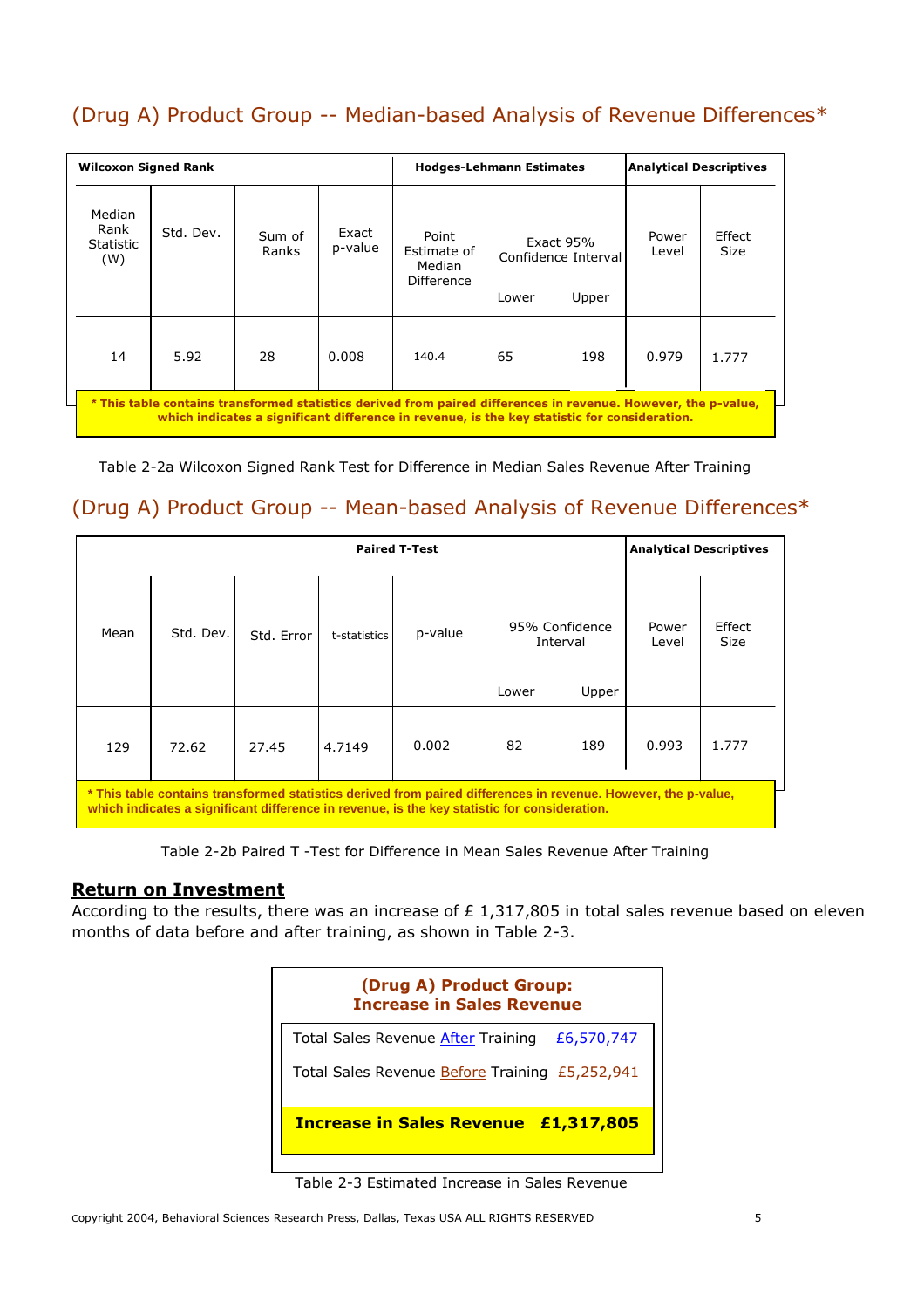An estimate of return on investment was computed from the net increase in sales revenue and an index estimate of the proportion of revenue attributed to training. The general index estimation (percentage of variance) was computed using the squared t -statistic reported in Table 2- 2b.

The results indicated that approximately 58% of the variance in sales revenue can be attributed to (or "explained by")

training. This general index multiplied by the net increase in revenue results in an estimated return on investment of £760,127 as shown in Table 2-4. This result represents a very general indication of the estimated return of investment.



Table 2-4 An Estimate of Return on Investment

#### **Discussion**

The purpose of this study was to assess the influence of sales call reluctance training on sales productivity. Participants in the study consisted of a pharmaceutical sales team in the UK, marketing (Drug A) product group. The performance criterion consisted of monthly sales revenue. Due to the small sample size of the group, analysis was conducted using exact permutational tests for extrapolating sampling distributions.

The results obtained indicate that call reluctance training had a large and positive effect for the (Drug A) group. The estimated return on investment for the (Drug A) group is £760,127.

Overall, this study suggests that call reluctance training can contribute to increased sales productivity, when productivity is measured objectively. The purpose of call reluctance training is to minimize performance-limiting attitudes and behaviours which can interfere with an individual's ability to comfortably establish, and maintain, the contacts necessary to sustain market share and, further, to facilitate increased market share. The results of this study provide additional support for the use of this training protocol to assist in obtaining those outcomes.